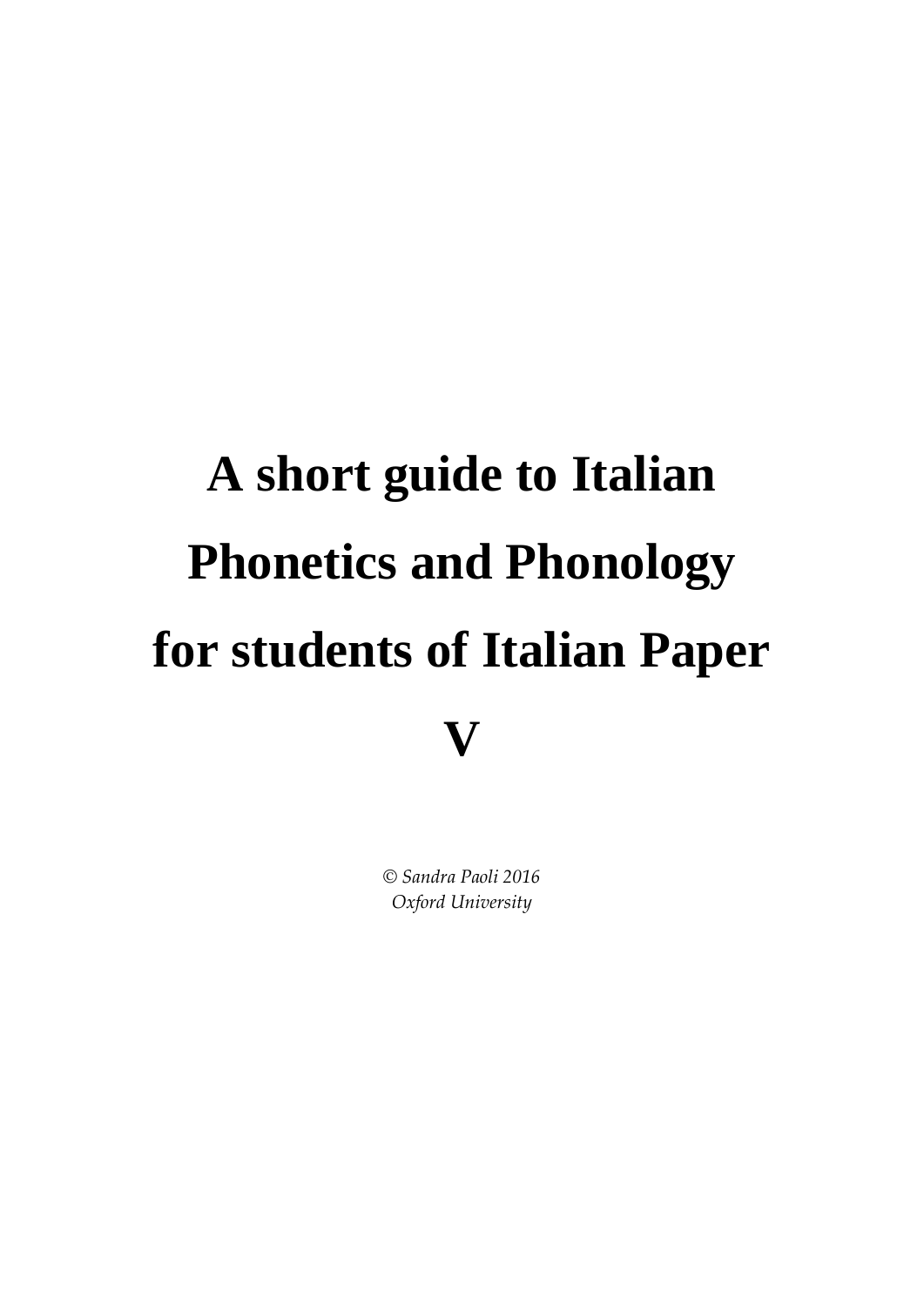### **CONTENTS**

- Introduction
- 1. Vowels
- 2. Consonants
	- 2.1 Manner of articulation
	- 2.1 Place of articulation
- 3. Phonological processes
	- 3.1 Vowels
		- 3.1.1 Centralisation
		- 3.1.2 Diphthongisation
		- 3.1.3 Monophthongisation
		- 3.1.4 Anaphonesis
	- 3.2 Consonants
		- 3.2.1 Assimilation
		- 3.2.2 Methatesis
		- 3.2.3 Deletion of sounds
		- 3.2.4 Insertion of sounds
- 4. Further reading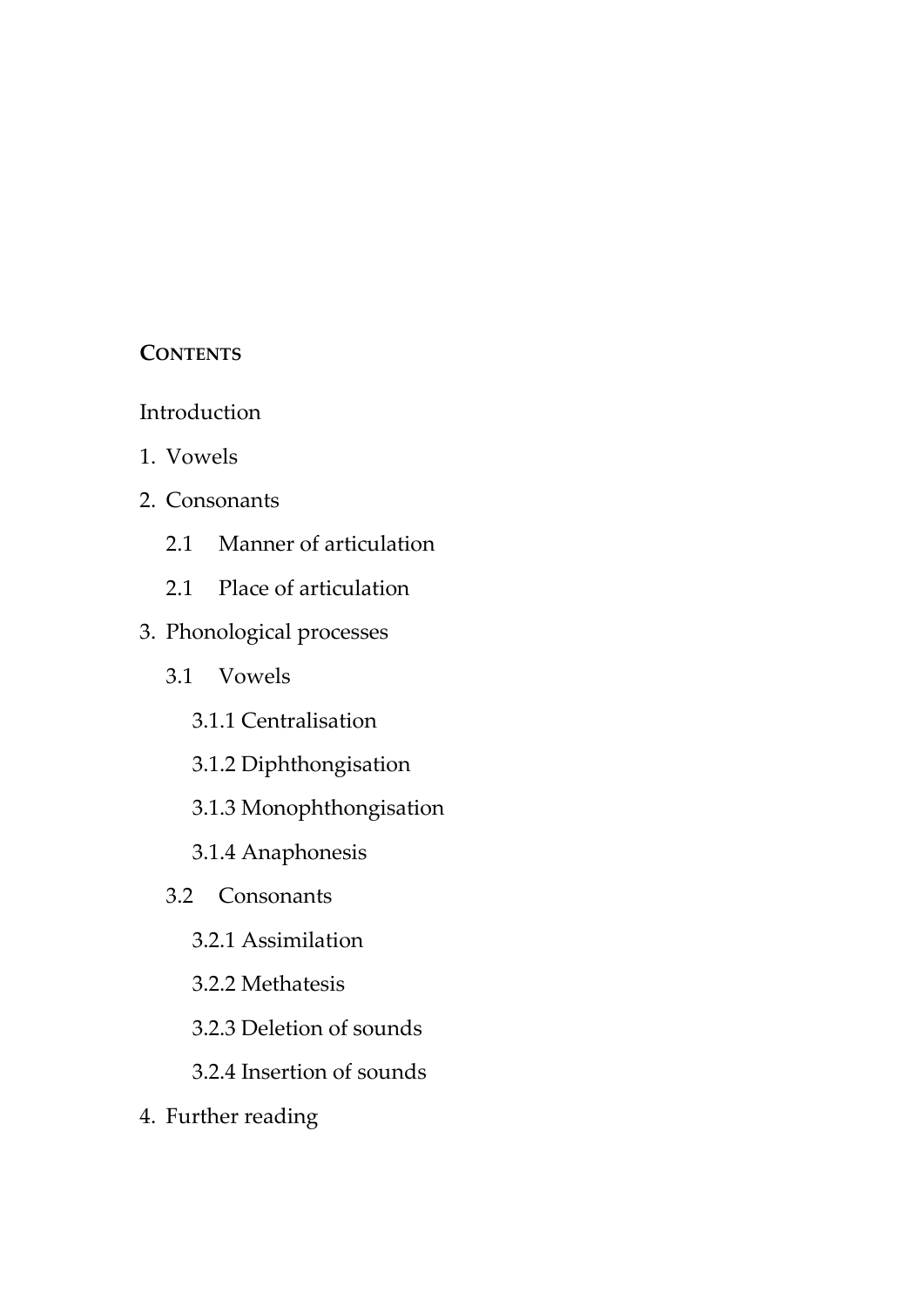## **INTRODUCTION**

Italian Paper V is structured in two parts. The first one investigates structural properties of Italian such as word order in sentences and phrases, the use of tenses, etc. The second focuses on the varieties, otherwise known as *dialects*, found throughout the Italian peninsula. Both parts contain a section dedicated to the understanding and description of sounds, especially the second. The exam also offers the opportunity of phonetically transcribing an Italian passage, as well as providing a detailed commentary of the phonetic transcription of an extract from a dialect. The following very brief, and by no means exhaustive, guide is meant as a point of *reference*, an easy and quick access to simple explanations of terminology. A proper understanding of the phenomena described will require, needless to say, the consultation of specialised Phonetics and Phonology texts. The subject matter of this short guide is probably new to most of you: please do not feel discouraged if at the beginning it all seems like an endless list of terms to memorise. They will make a lot more sense when we start using them in commentaries of transcripts. *Coraggio e in bocca al lupo!*

### **1. VOWELS**

Vowels are produced with **egressive**, **pulmonic** air: in other words, air being pushed out from the lungs. They are always voiced, meaning that the vocal cords are vibrating. You can check this by saying 'aaaaaaaaaa' and keeping a finger on your throat, around where men have their Adam's apple: you will feel a slight tremble accompanying the production of the vowel. Compare it with saying 'ssssssssss': this is a voiceless consonant, and does not involve vibration of the vocal cords. A typical feature of vowels is that they are produced with the stream of air meeting no obstructions in the mouth, unlike consonants.

Vowels are described in terms of height (i.e. the height at which the tongue is placed in the mouth when producing them, simply **high** or **low**), degree of aperture (put simply, how open or closed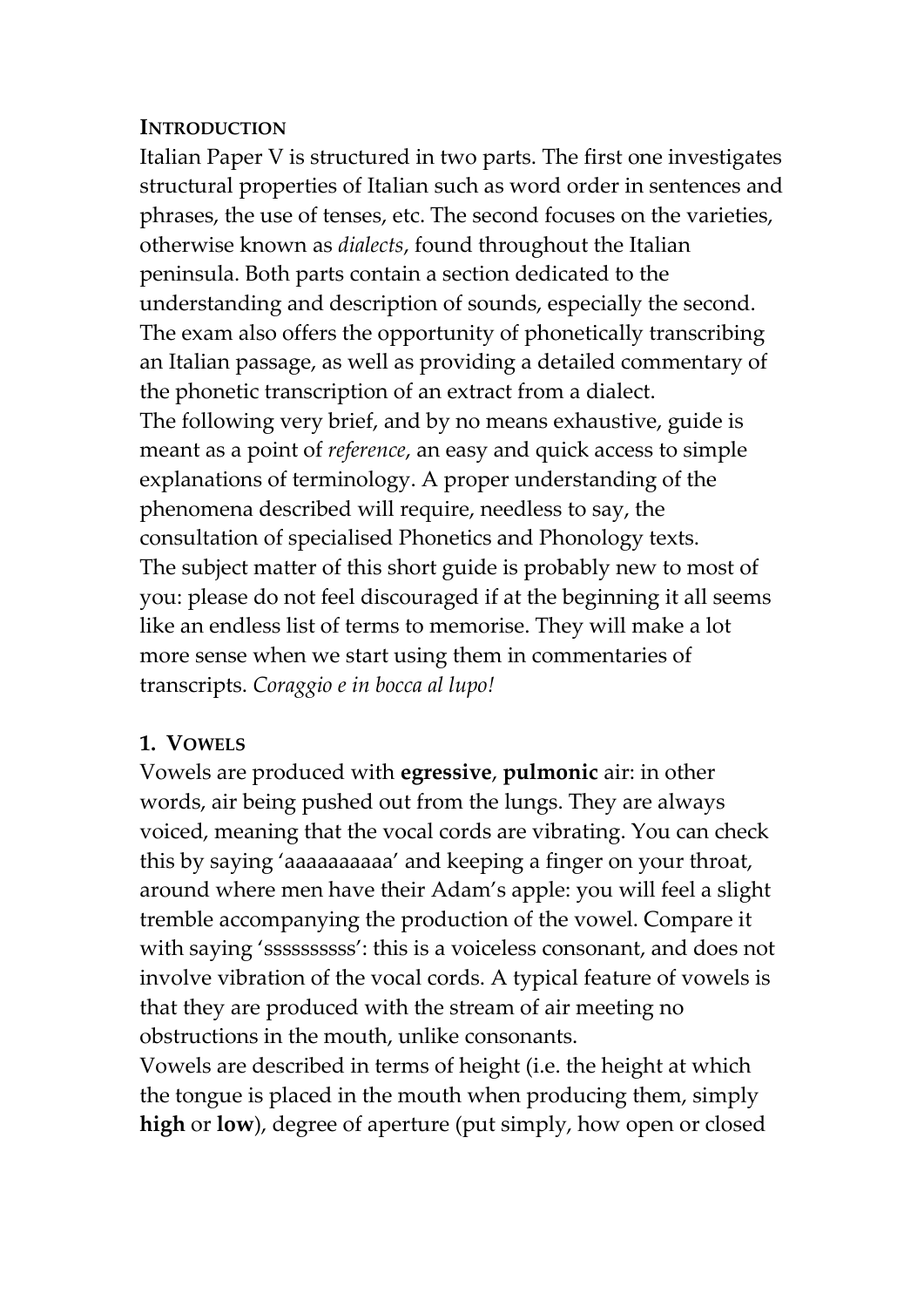your mouth is) and the shape that the lips adopt when producing them (e.g. **spread** vs **rounded**).

Standard Italian has 7 vowels:[i e ɛ a ɔ o u].

Imagine a cross-section of a head facing your left, hence with the nose and front teeth on the left side, like this:



*Figure 1: Cross-section of the mouth*

The area in the mouth delimited by the teeth and lips at the front, the palate at the top, the velum at the back and the tongue at the bottom is the **oral cavity**. It can schematically be represented by a trapezium, as in the next picture, and it is possible to identify along this shape the place in which each of the vowels is produced.



*Figure 2: Vowel distribution in the mouth*

Some examples of these vowels in words:

 $/i$ : ch[i]l[i], f[i]ch[i], f[i]l[i]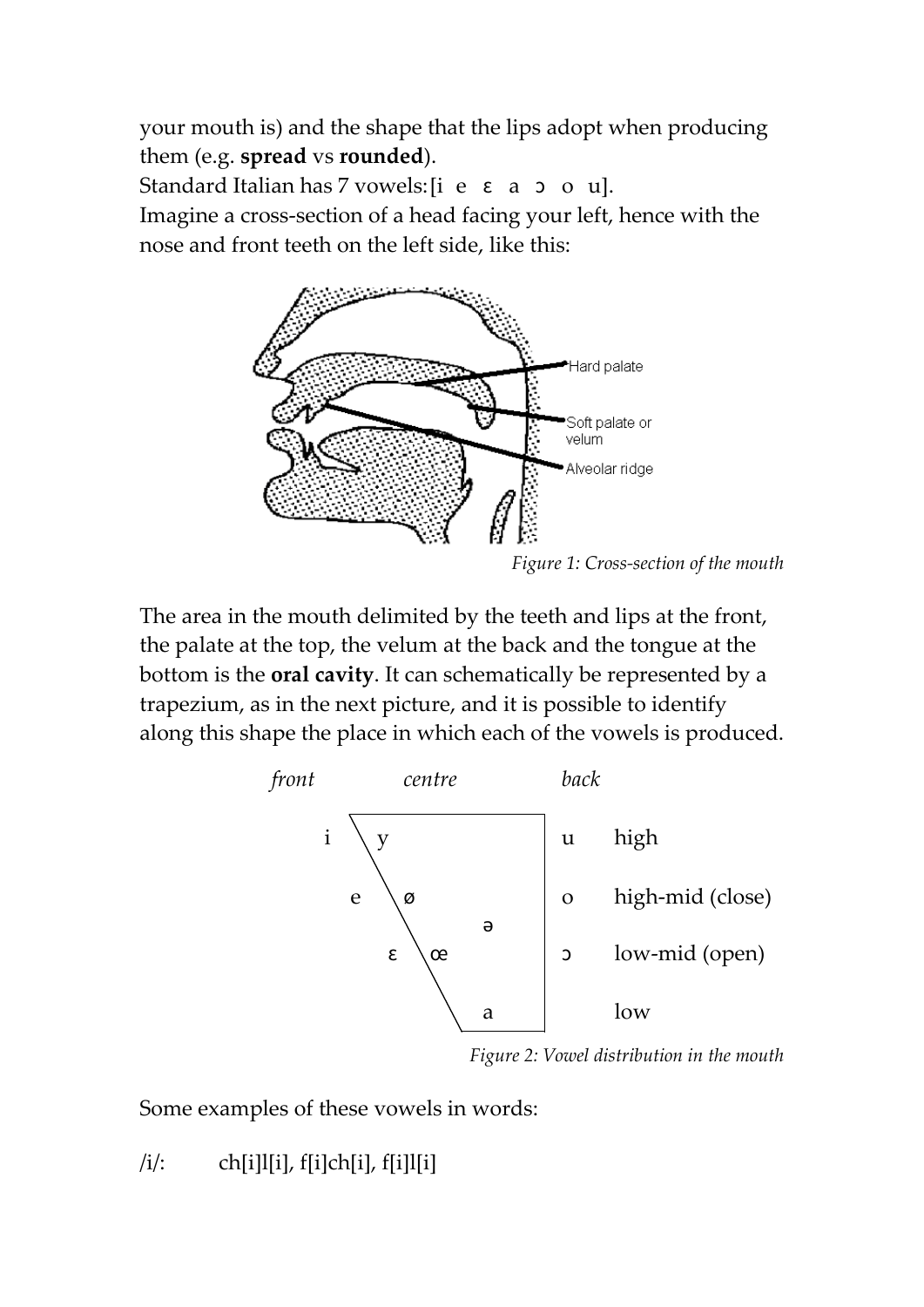| $/e$ :  | m[e]nta, p[e]p[e], v[e]rde    |
|---------|-------------------------------|
| /ε/:    | b[ε]ne, p[ε]sca, v[ε]spe      |
| $/a$ :  | c[a]s[a], p[a]ll[a], l[a]n[a] |
| /ɔ/:    | f[ɔ]glio, c[ɔ]sa, cu[ɔ]re     |
| $ 0 $ : | p[o]zzo, c[o]rro, f[o]rno     |
| $/u$ :  | m[u]ro, f[u]ngo, sc[u]ro      |

Each of these vowels gives raise to **phonemic** distinctions: a change in the vowel corresponds to a change in the meaning of the word. Compare:

| m[e]le   | vs m[a]le | vs m[ɔ]le    | vs m[u]le      |
|----------|-----------|--------------|----------------|
| (apples) | (bad)     | (big amount) | (female mules) |

The Italian front vowels (e.g. i, e, ɛ) are characterised by spread lips; the central and back vowels (e.g. a, ɔ, o, u) are produced with rounded lips.

# **2. CONSONANTS**

Differently from vowels, consonants are produced with an obstruction to the flow of air that takes place in a number of different points in the vocal tract. The obstruction is caused by the interaction of two **articulators**, usually one active and one passive: these are simply two parts/points in the mouth that are involved in the production of a particular sound. The description of a consonant is hence given in terms of the type of obstruction and the place at which this obstruction obtains: the former is known as **manner of articulation**, the latter **place of articulation**.

# 2.1 MANNER OF ARTICULATION

Depending on the way the stream of air is obstructed when producing them, consonants can be classified in the following way: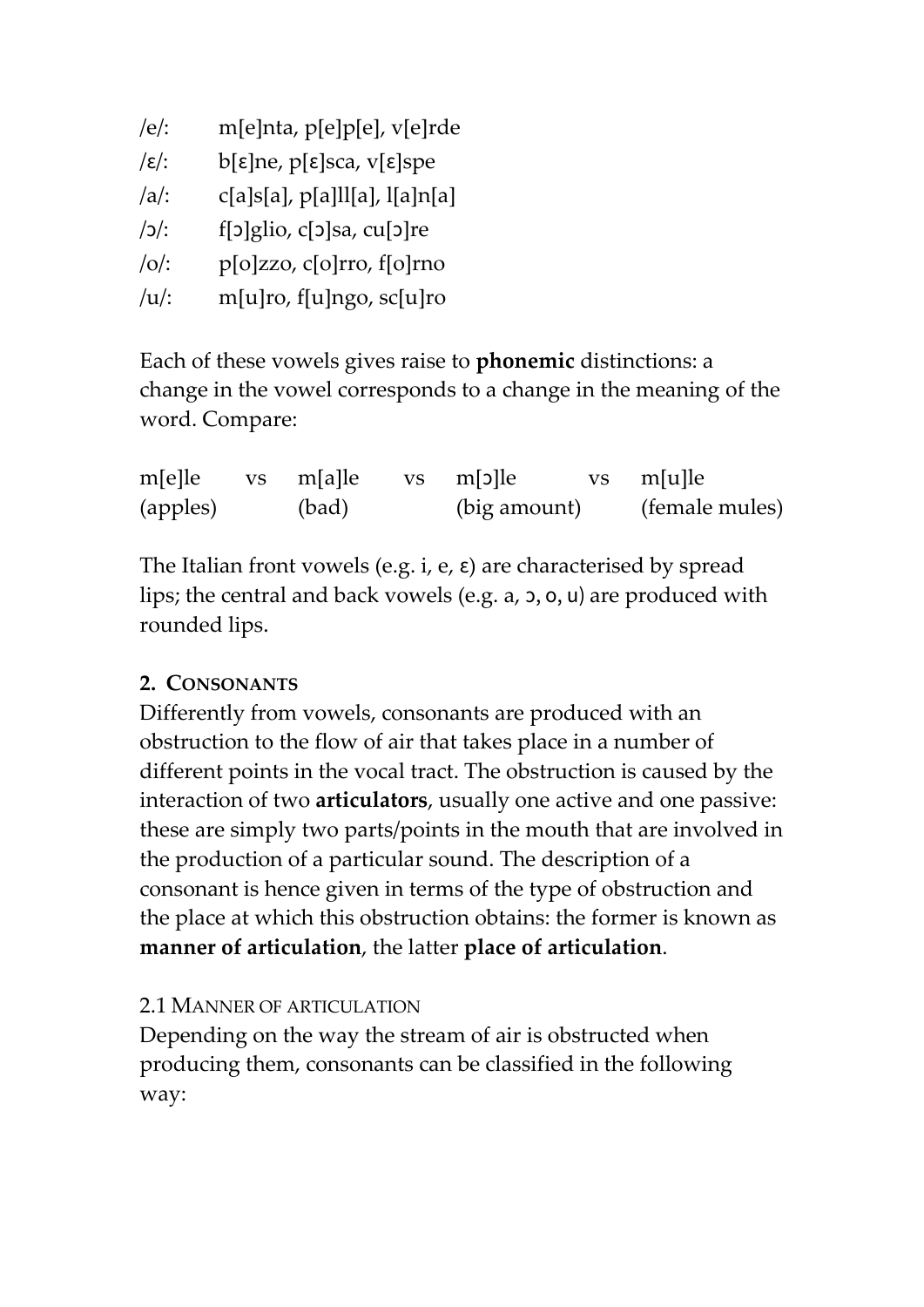| <b>Technical</b>  | Italian name            | <b>Features</b>                                                                                                                                | Examples                                                                                                                |
|-------------------|-------------------------|------------------------------------------------------------------------------------------------------------------------------------------------|-------------------------------------------------------------------------------------------------------------------------|
| name              |                         |                                                                                                                                                |                                                                                                                         |
| <b>PLOSIVES</b>   | Occlusive               | Flow of air meets<br>complete closure,<br>pressure builds up<br>behind point of<br>obstruction to be<br>quickly released in an<br>'explosion'. | $[p]$ – palla<br>$[b]$ – bello<br>$[t]$ – topo<br>$[d]$ – dove<br>$[k]$ – carro<br>$[g]$ – gatto                        |
| FRICATIVES        | Fricative o<br>Spiranti | Air is met with<br>incomplete closure,<br>which allows the flow<br>to continue subject to<br>friction with some<br>point in the mouth.         | $[f]$ – foglia<br>$[v]$ – viola<br>$[s]$ – sole<br>$[z]$ – viso<br>$[] - sciarpa$<br>$[3]$ – Tuscan<br>fa <b>gi</b> olo |
| <b>AFFRICATES</b> | Affricate               | A combination of<br>plosives and fricatives:<br>complete closure is<br>followed by<br>continuous flow of air<br>subject to friction.           | $[ts]$ – pezzo<br>$\frac{d\mathbf{x}}{dt}$ – zona                                                                       |
| <b>NASALS</b>     | Nasali                  | Air stream is expelled<br>via the nose, as the<br>velum is lowered, and<br>not the mouth.                                                      | $[m]$ – miele<br>$[n]$ – notte                                                                                          |
| TRILLS            | Trilli o<br>Vibranti    | Air stream is met with<br>rapid movements of,<br>for example, tongue.                                                                          | $[r]$ – rospo                                                                                                           |
| LATERALS          | Laterali                | Air stream is met with<br>an obstruction in the<br>middle of the mouth,<br>but still manages to<br>escape via the sides.                       | $[1]$ – $\lim$                                                                                                          |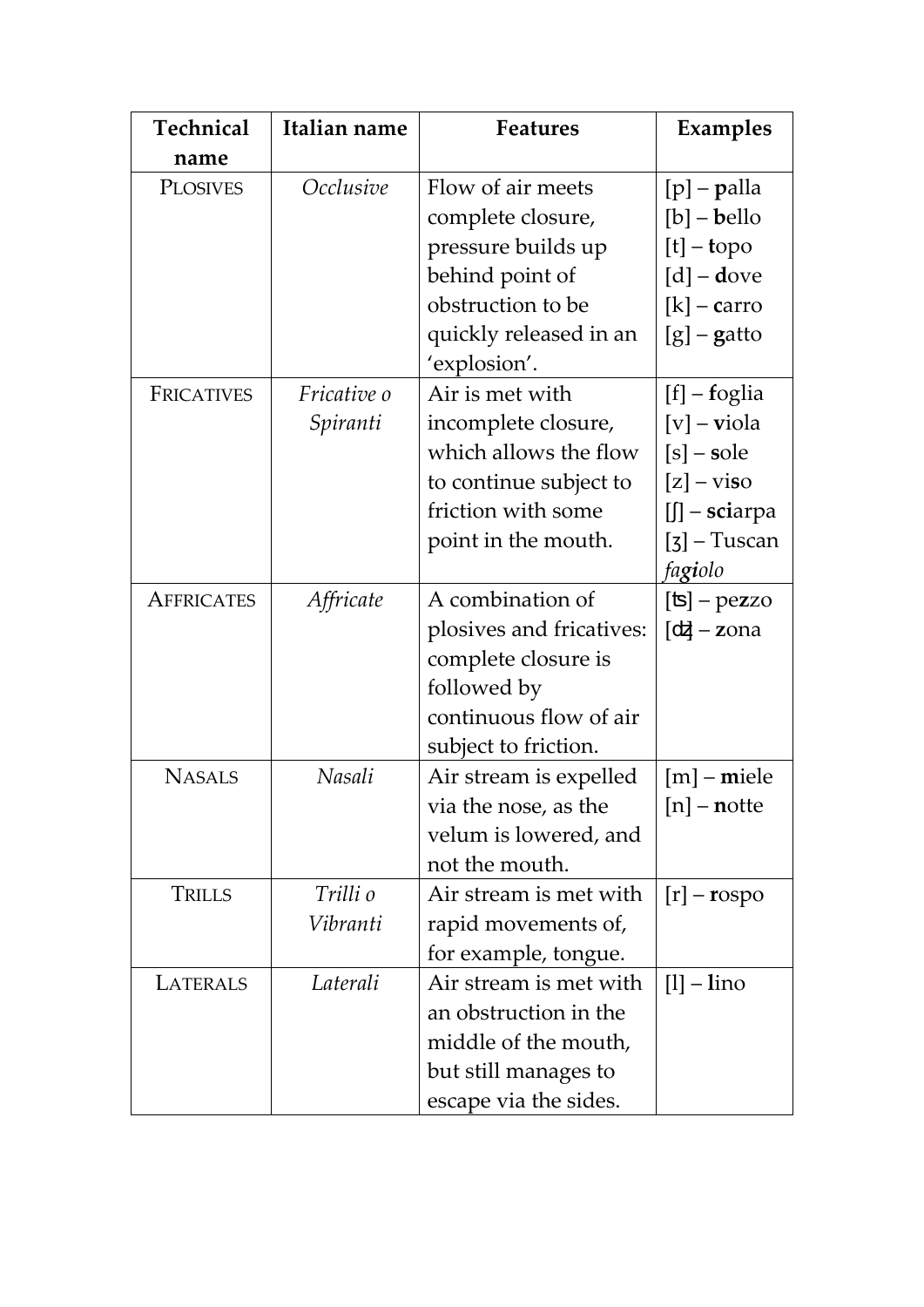| SEMI-         | <i>Approssimanti</i>   The two articulators | $[i]$ – piano |
|---------------|---------------------------------------------|---------------|
| CONSONANTS    | do not meet, they                           | $[w]$ – uomo  |
| OR SEMI-      | simply move towards                         |               |
| <b>VOWELS</b> | each other.                                 |               |

*Table 1: Manner of consonantal articulation*

# 2.2 PLACE OF ARTICULATION

The two articulators involved in producing a sound are usually the tongue and a point in the mouth: the tongue either meets or approaches this point. The point in the mouth where the interaction takes places is known as the place of articulation of the consonant. The following 8 are identified in Italian and the dialects:

| <b>Technical</b> | Italian          | <b>Features</b>        | Examples              |
|------------------|------------------|------------------------|-----------------------|
| name             | name             |                        |                       |
| <b>BILABIAL</b>  | <i>Bilabiale</i> | Upper and lower lips   | Complete              |
|                  |                  | are involved, either   | closure:              |
|                  |                  | creating complete or   | $[p]$ , $[b]$ , $[m]$ |
|                  |                  | incomplete closure.    | Incomplete            |
|                  |                  |                        | closure:              |
|                  |                  |                        | [ß] – Sardinian       |
|                  |                  |                        | ca <b>b</b> allu      |
| LABIO-           | Labio-           | Lower lip and upper    | [f], [v]              |
| <b>DENTAL</b>    | dentale          | teeth move towards     |                       |
|                  |                  | each other creating an |                       |
|                  |                  | incomplete closure.    |                       |
| DENTAL           | Dentale          | Tongue tip and front   | [t], [d]              |
|                  |                  | teeth create complete  |                       |
|                  |                  | closure.               |                       |
| <b>ALVEOLAR</b>  | Alveolare        | Tongue and alveolar    | [s], [z], [ʦ],        |
|                  |                  | ridge interact to      | [dz], [l], [n]        |
|                  |                  | produce a variety of   |                       |
|                  |                  | sounds.                |                       |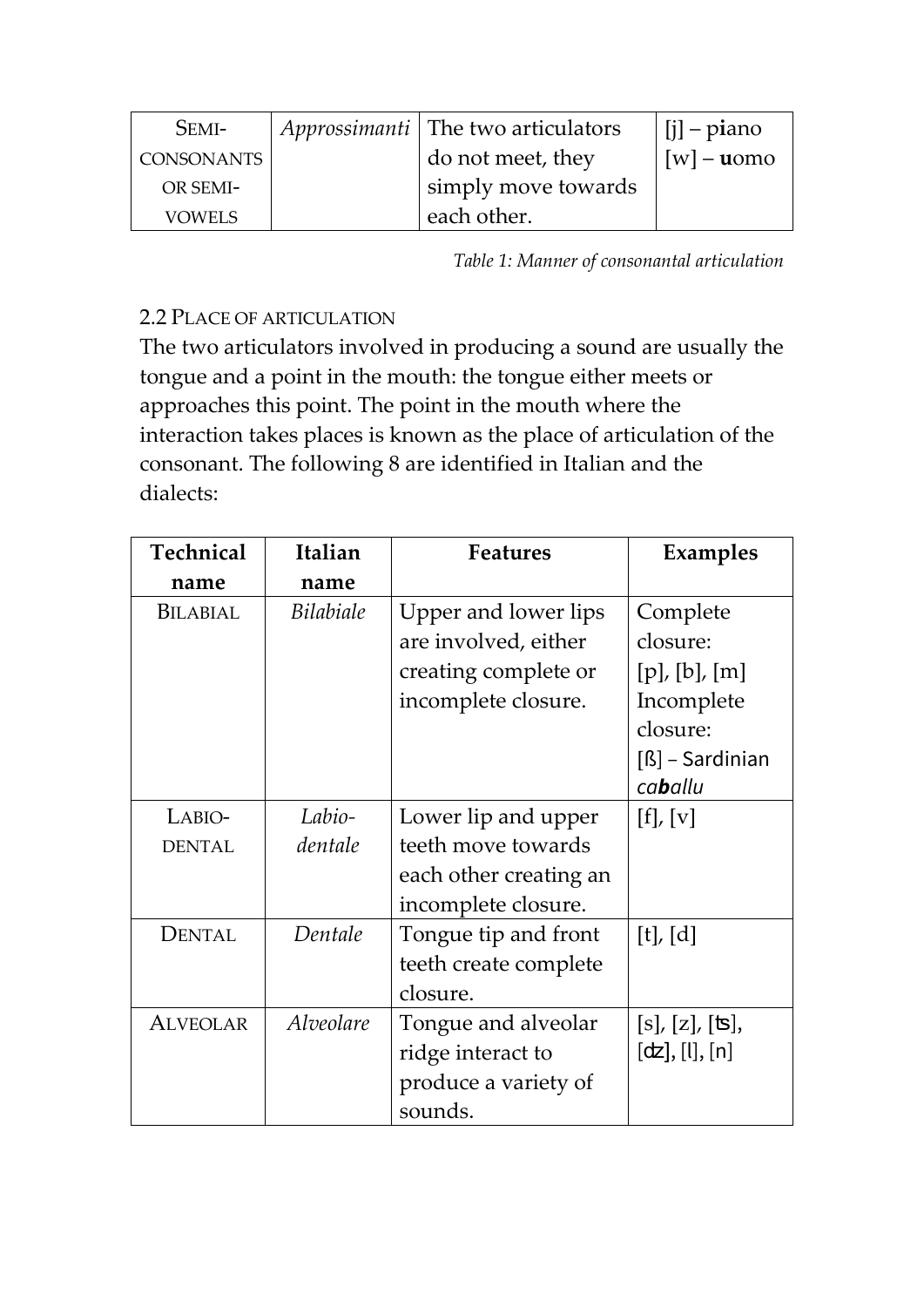| PALATO-         | Palato-     | Tongue, alveolar ridge  | $[]$ , [3]                               |
|-----------------|-------------|-------------------------|------------------------------------------|
| <b>ALVEOLAR</b> | alveolare   | and palate interact     | $[\mathfrak{t}]$ – cento                 |
|                 |             | with rounded lips to    | $\left[\frac{d}{3} - \frac{1}{2}\right]$ |
|                 |             | produce a few sounds.   |                                          |
| RETROFLEX       | Retroflesso | Tongue tip faces back   | $[tr]$ – Sicilian                        |
|                 |             | of throat, so that      | <b>tr</b> oppu                           |
|                 |             | under tongue can        | [d] – Sicilian                           |
|                 |             | approach hard palate.   | be <b>d</b> du                           |
| <b>PALATAL</b>  | Palatale    | Tongue interacts with   | [i]                                      |
|                 |             | hard palate.            | $[n]$ – gnocchi                          |
|                 |             |                         | $[\wedge]$ – gli                         |
| <b>VELAR</b>    | Velare      | Body of tongue          | [k], [g]                                 |
|                 |             | interacts with the soft | $[\eta]$ – angolo                        |
|                 |             | palate (or velum).      | $ x  -$                                  |
|                 |             |                         | Neapolitan                               |
|                 |             |                         | pago                                     |

*Table 2: Place of consonantal articulation*

Italian has a total of 7 vowels, 2 semi-vowels and 21 consonants.

# **3. PHONOLOGICAL PROCESSES**

# 3.1 VOWELS

3.1.1 CENTRALISATION

This is a process that affects mainly unstressed vowels and reduces them to a central vowel, known as 'schwa', [ǝ ]. It is witnessed abundantly in Neapolitan words, cf. Latin VESTITU(M) and Neapolitan [vǝ stitǝ ].

# 3.1.2 DIPHTHONGISATION

The next two processes are frequent in the development between Latin and Italian. This develops one vowel into two, a **diphthong**. Cf. Latin H**Ŏ**MU(M) and P**Ĕ**DE(M) and Italian [**wɔ**mo] and [p**jɛ**de].

# 3.1.3 MONOPHTHONGISATION

Two adjacent vowels reduce to one, a **monophthong**. Cf. Latin **AU**RU(M) and P**Œ**NA(M) and Italian [**ɔ**ro] and [p**e**na].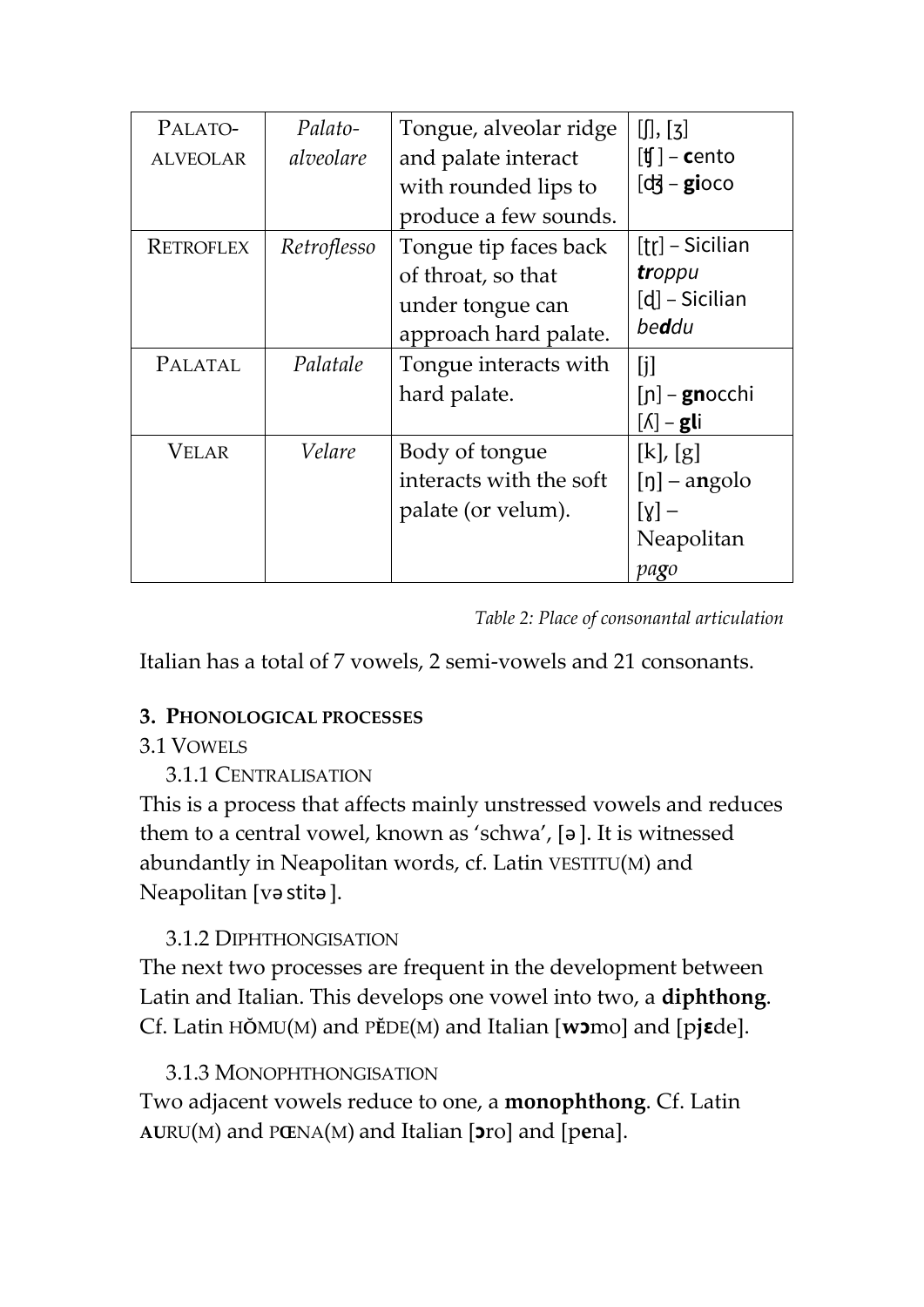#### 3.1.4 ANAPHONESIS

A raising phenomenon found in Italian and Tuscan: it affects late Latin [e] and [u]  $(<\check{I}, \bar{E}; <\bar{O}, \check{U})$  before [ŋk] and [ŋg], and only for [e], before [ɲɲ] and [ʎʎ]. LĬNGUA(M) > *léngua* > *lingua*; FŬNGU(M) > *fóngo* > *fungo*.

#### 3.2 CONSONANTS

3.2.1 ASSIMILATION

When two sounds are produced in sequence, one affects the other, or, more precisely, one of the sounds 'takes on' a feature of the other. This is evident in the quality of the nasal that precedes a velar: compare *anche* with *notte*. Clearly the 'n' of *anche* is very different from the 'n' of *notte*, and the two are in fact transcribed using different symbols: [aŋke] vs [nɔtte]. The same difference can be noticed in English between the 'n' in *jogging* and in *night*. The nasal 'takes on' velar quality from the velar that follows it, and the assimilation is based on the [+velar] feature.

There are varieties of assimilation, minimally **partial** and **total**. Partial assimilation obtains when a sound 'takes on' only one feature of the other sound. Other examples are assimilation in terms of place of articulation: the bilabial [p] affecting the alveolar [n] when produced in sequence. The realisation of *in piazza* is [i**m p**jatʦa]: you can imagine that the preparation of the lips to produce a bilabial sound results in the nasal to be realised as a bilabial [m] rather than as an alveolar [n]. This assimilation is based on the [+bilabial] feature. Another example is the quality of [s] when it precedes a voiceless and a voiced consonant: [s] is itself voiceless, but is realised as a voiced fricative when it precedes a voiced consonant. This assimilation is based on the [+voice] feature: *spegnere* [**sp**eɲɲere] vs *sdentato* [**zd**entato].

If two sounds are totally assimilated they are identical in every respect. Imagine the diachronic evolution of Latin FA**CT**UM into Italian *fatto*: in the consonantal cluster -ct- [k] has assimilated completely to [t]. Other examples include Roman *quanno* (cf. Latin QUA**ND**O), in which the alveolar [n] and [d], already sharing the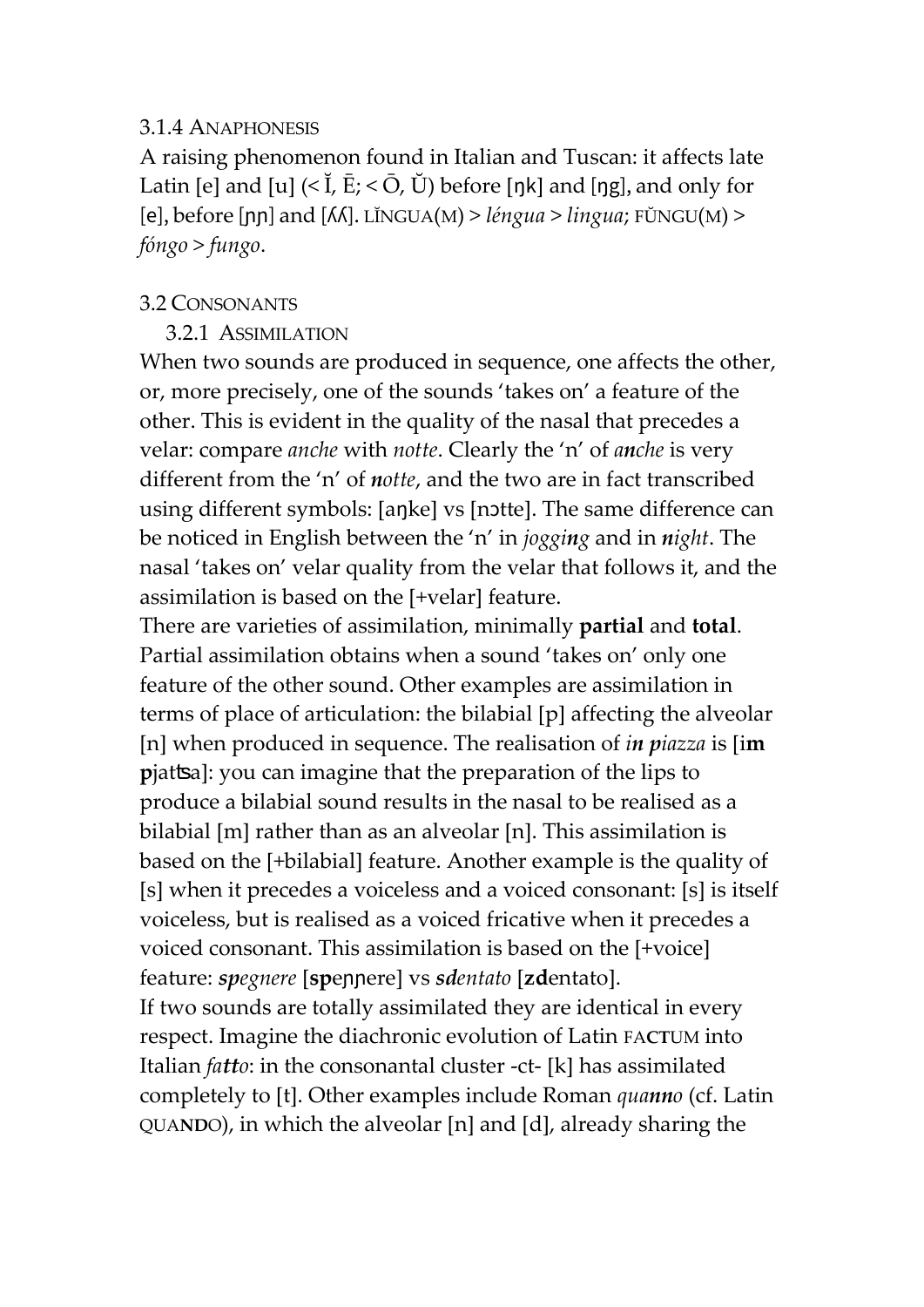same place of articulation, have assimilated in the manner of articulation, i.e. they are both nasals.

When, given two sounds A and B in this linear order, if A affects B the assimilation is called **progressive***,* if B affects A, it is called **regressive**. These types of assimilation obtain through contact, i.e. the two sounds are adjacent. It is also possible to have **distance assimilation**, especially in cases of word-internal vowel harmony (cf. **metaphony**, raising of a stressed vowel caused by a high, unstressed one, cf. Venetian [galo] 'rooster' vs [gɛli] 'roosters'). Some examples of assimilations involving place and manner of articulation are:

- **Velarisation** a velar sounds A affects a B sound (as in the case of [k] affecting [n] in *anche*);
- Palatalisation a front vowel affects the quality of the sound that precedes it (e.g. Latin CENTUM [kɛntum] and Italian *cento* [ʧ ɛnto]);
- **Labialisation** a vowel adjacent to one or more bilabial sounds becomes round (e.g. Latin FEM(I)NA(M) and Piedmontese *fomna*);
- **Nasalisation** a vowel adjacent to a nasal becomes nasalised (e.g. Latin VINUM and Venezian *vin* [vĩŋ];
- **Voicing** a voiceless consonant between two vowels (i.e. intervocalic) becomes voiced (e.g. Latin LACU and Italian *lago*);
- **Spirantisation** a process that affects intervocalic plosives (e.g. Latin RI**P**A(M) and Italian *riva*, in which both voicing (p  $\Rightarrow$  b) and spirantisation (b  $\Rightarrow$  v) have occurred);
- **Deletion** an intervocalic consonant is deleted (e.g. Latin CAU**D**AM and Venetian *coa*).

Voicing and spirantisation are instances of **lenition** (cf. **fortition** processes such as *Raddoppiamento Fonosintattico*), and they often occur in sequence, of which deletion is the final stage. **Devoicing** is witnessed when a voiced consonant turns into a voiceless one (e.g. Latin FRIGI**D**U(M) to Friulian *frêt*). This is often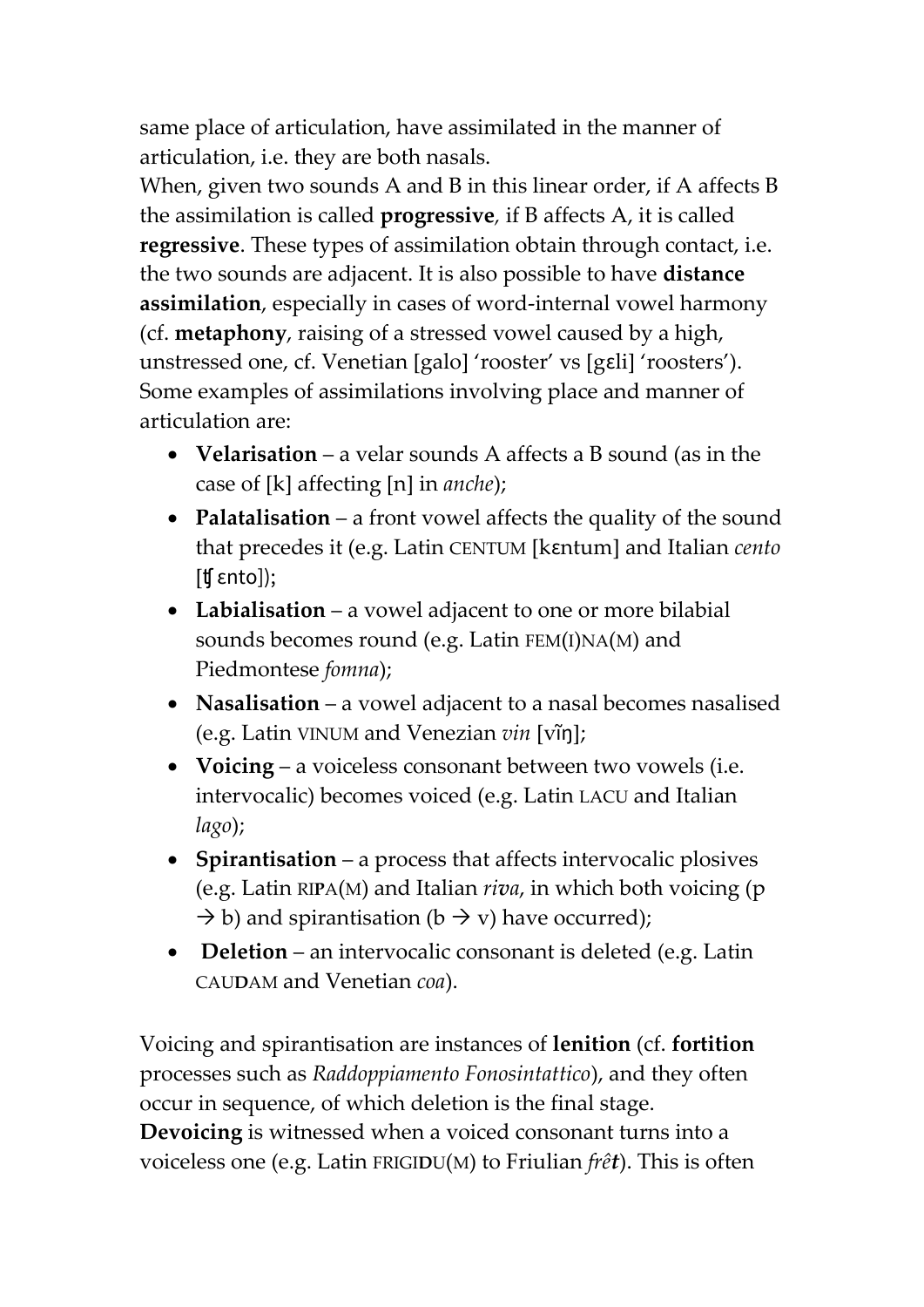the case for word-final consonants following the loss of a final vowel.

#### 3.2.2 METHATESIS

With this process two sounds, of which one is very often a liquid, are inverted: for example, Latin \*F**OR**MATICU(M) is *fromaio*, and Latin DE IN**TR**O is *drento* in some Venetan-type dialects.

#### 3.2.3 DELETION OF SOUNDS

**Sincope** is an instance of sound deletion. It can either be a single vowel (usually unstressed) or a segment of (consonant) vowel (consonant). An example is Latin PULICE(M) and Italian *pulce*; or Latin FRIG**I**DU(M) and Italian *freddo*, in which the unstressed 'i' is deleted, and then [g] and [d] assimilate to [d]. If the deletion process affects the initial segment of a word it is called **apheresis**; if it deletes the final segment of a word it is called **apocope**. When what is deleted is a vowel under the effect of another adjacent vowel, the phenomenon is called **elision**.

#### 3.2.4 INSERTION OF SOUNDS

When a sound or segment is introduced in a word the process is called **epenthesis**. When a vowel is inserted in word-initial position, the phenomenon is called **prosthesis**; when the vowel is inserted in word-final position, **paragoge**. Southern Italian dialects, for example, insert a paragogic vowel in words that end in a consonant in an attempt to make the syllable as close as possible to their 'preferred' structure of CVCV: Italian *gas* becomes Neapolitan *gassǝ* and Sicilian *gassi*.

Notice also the presence of fortition processes such as *Raddoppiamento Fonosintattico*, in which, simply put, in a sequence word1 – word2, word1 causes the initial consonant of word2 to lengthen: *farà caldo* is realised as [farak kaldo]. This is usually triggered by oxytonic words (stressed on final – or only – syllable, such as *è, però, così, ha*, *perché, città*, *caffè*, etc) and by a number of unstressed words (e.g. *ma, e, se, o, come, sopra, fra*, *su*, etc). Cf. the univerbation cases *sebbene, oppure, suddetto*, etc.